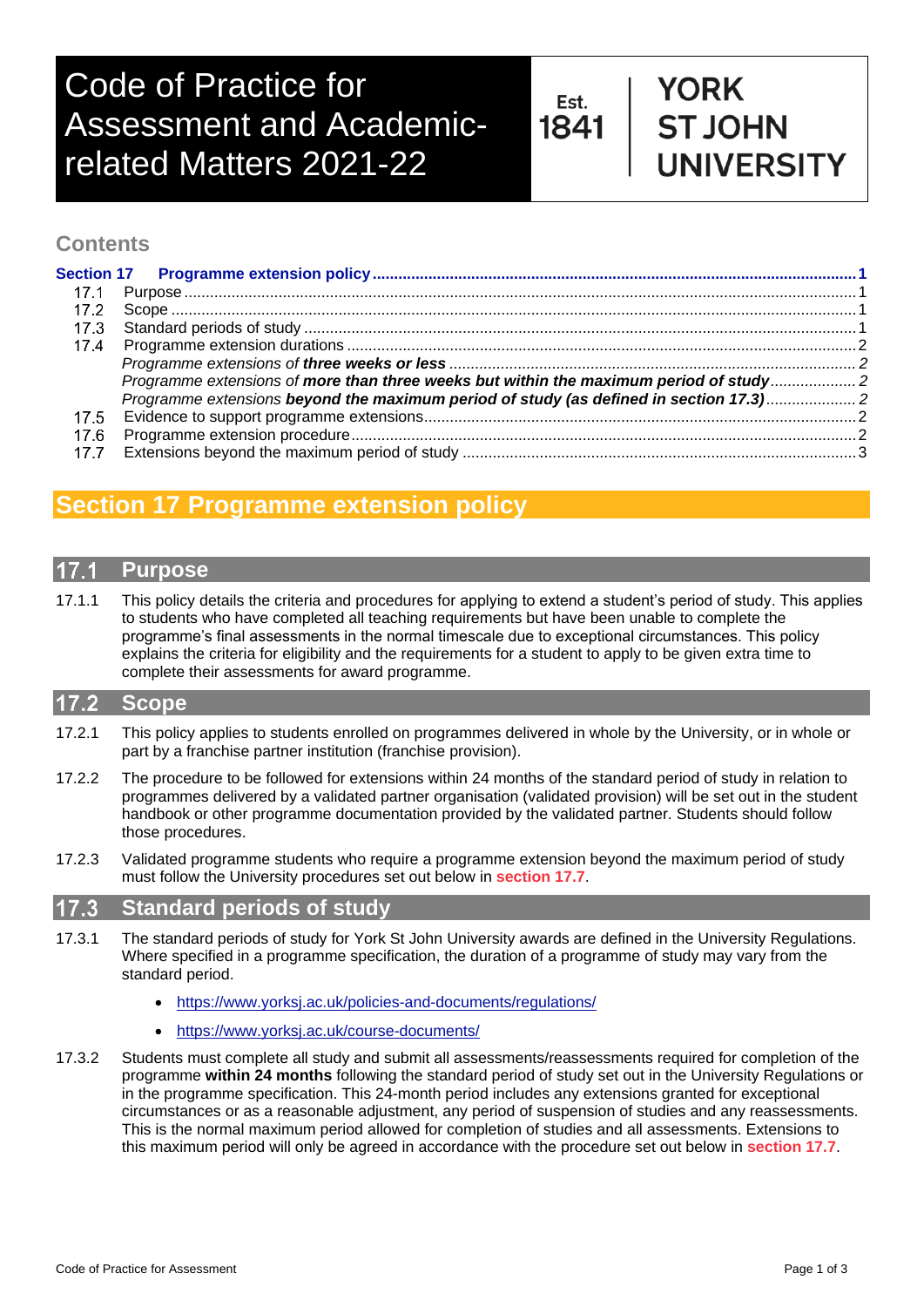## <span id="page-1-0"></span>**Programme extension durations**

17.4.1 Programme extensions are normally out of residence i.e. not enrolled, not paying fees and not entitled to further academic support.

<span id="page-1-2"></span><span id="page-1-1"></span>

| <b>Duration</b>                                                                            | <b>Process</b>                                                                                                                  |
|--------------------------------------------------------------------------------------------|---------------------------------------------------------------------------------------------------------------------------------|
| Programme extensions of three<br>weeks or less                                             | Students follow the exceptional circumstances procedures<br>explained in section 16.                                            |
| Programme extensions of more<br>than three weeks but within<br>the maximum period of study | Students and Heads of School or nominated representative follow<br>the programme extension procedure explained in section 17.6. |
| Programme extensions beyond<br>the maximum period of study<br>(as defined in section 17.3) | Students and Heads of School or nominated representative follow<br>the procedure explained in section 17.7.                     |

#### <span id="page-1-4"></span><span id="page-1-3"></span>**Evidence to support programme extensions** 7.5

- 17.5.1 Each application must be accompanied by satisfactory supporting evidence, normally from an independent and relevantly qualified third-party professional.
- 17.5.2 Students must provide **evidence of the impact** that the circumstances have had, or will have, on their ability to study, submit their assessment, or complete a scheduled assessment.
- 17.5.3 The nature of the evidence required follows the principles set out for evidence in the '*Exceptional Circumstances Policy'* (see **section 16**).

#### <span id="page-1-5"></span>17.6 **Programme extension procedure**

- 17.6.1 As soon as it is known by the student that their circumstances will impact upon their ability to complete their programme of studies within their standard period of study, the student must contact their Head of School or nominated representative to discuss their circumstances and whether a programme extension is necessary. The request should normally be made at least **two weeks prior** to the end of the period of study.
- 17.6.2 Grounds for a programme extension must be exceptional and significant. They may include but are not limited to serious and persistent health problems; pregnancy; significant bereavement; significant caring responsibilities for family member or partner with a disability or mental health condition; serious financial problems; difficulties accessing clients required for assessments or where a part time student's employment pattern has significantly changed.
- 17.6.3 Students should be made aware that a programme extension may delay their graduation.
- 17.6.4 International students with Student Visas must contact the Visa and Compliance Team before applying to discuss the implications of extending their programme of study. The University cannot guarantee that the student will receive a visa extension.

### • **E:** [visa@yorksj.ac.uk](mailto:visa@yorksj.ac.uk)

- 17.6.5 For a request to extend the standard period of study **by three weeks or more**, or for a request to prolong an existing programme extension, the Head of School or nominated representative and student must complete the '*Programme Extension' form*. A separate '*Programme Extension' form* is required for each new extension.
- 17.6.6 The Head of School or nominated representative must include written support for the extension and certify that the student has made satisfactory progress so far. An 'action plan' for completion of the outstanding assessments and how the extension period will be used must be provided on the form. The action plan may include:
	- a) Specific actions to be taken by specific dates.
	- b) Specific deadlines for the completion of work.
	- c) Specific requirements regarding attendance and participation specifying time where the student is not expected to work on the assessment or when the student will be working at a reduced capacity.
	- d) Opportunities for the student to access support.
	- e) Other measures which the Head of School or nominated representative deems appropriate.
- 17.6.7 In exceptional circumstances, and dependent upon the circumstances and appropriate evidence, extensions can be granted for a maximum of one academic year at a time provided this does not exceed the maximum period of study (see **section 17.3**).